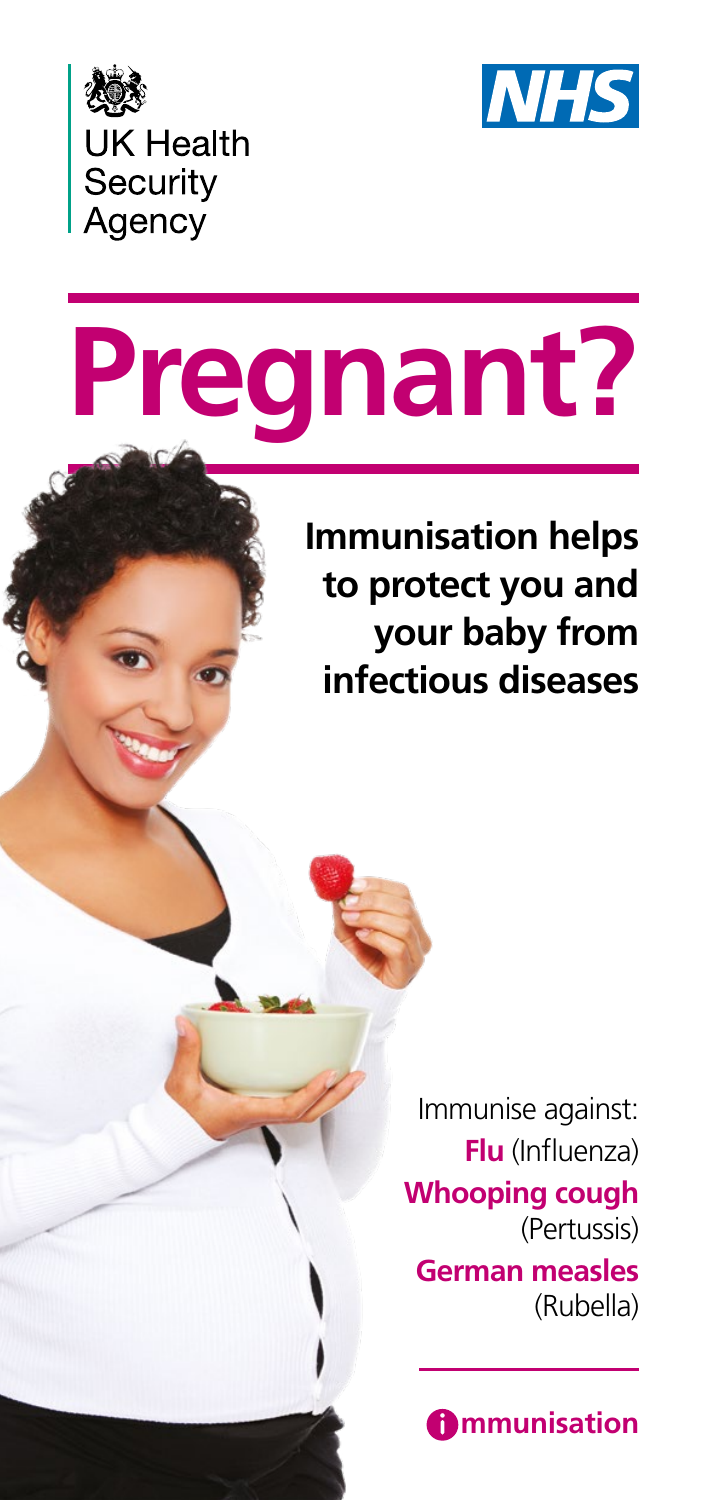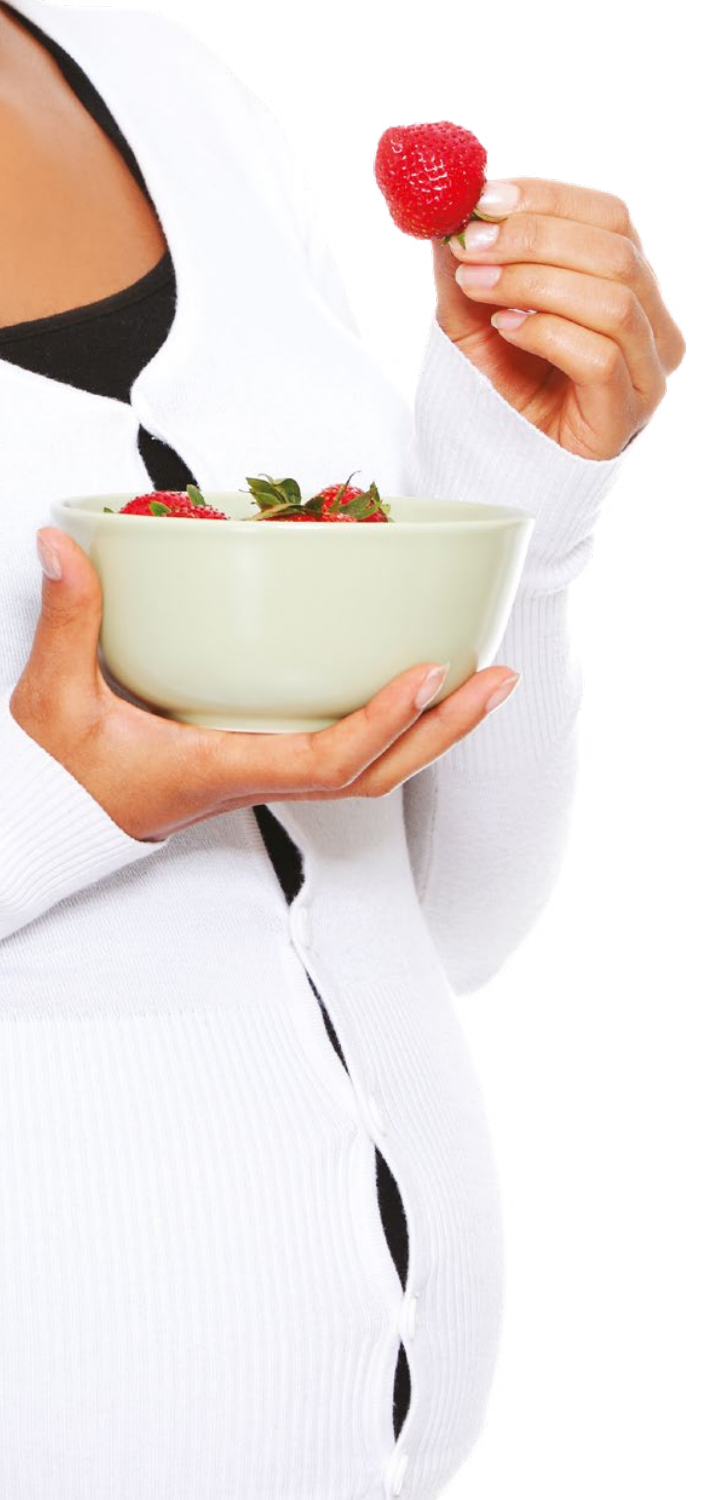**This leaflet describes the vaccinations that help protect you and your baby during and after pregnancy.**

#### **How do vaccines work?**

Vaccines help your body's natural defence system (the immune system) to develop protective antibodies. Antibodies fight disease and produce longer term protection.

So, if you are vaccinated against a particular disease and you come into contact with it at a later date, your immune system will respond to the infection more quickly.

Vaccination can help prevent disease or make the illness less serious. Antibodies developed while pregnant pass to your unborn baby and help to protect them in their first few months of life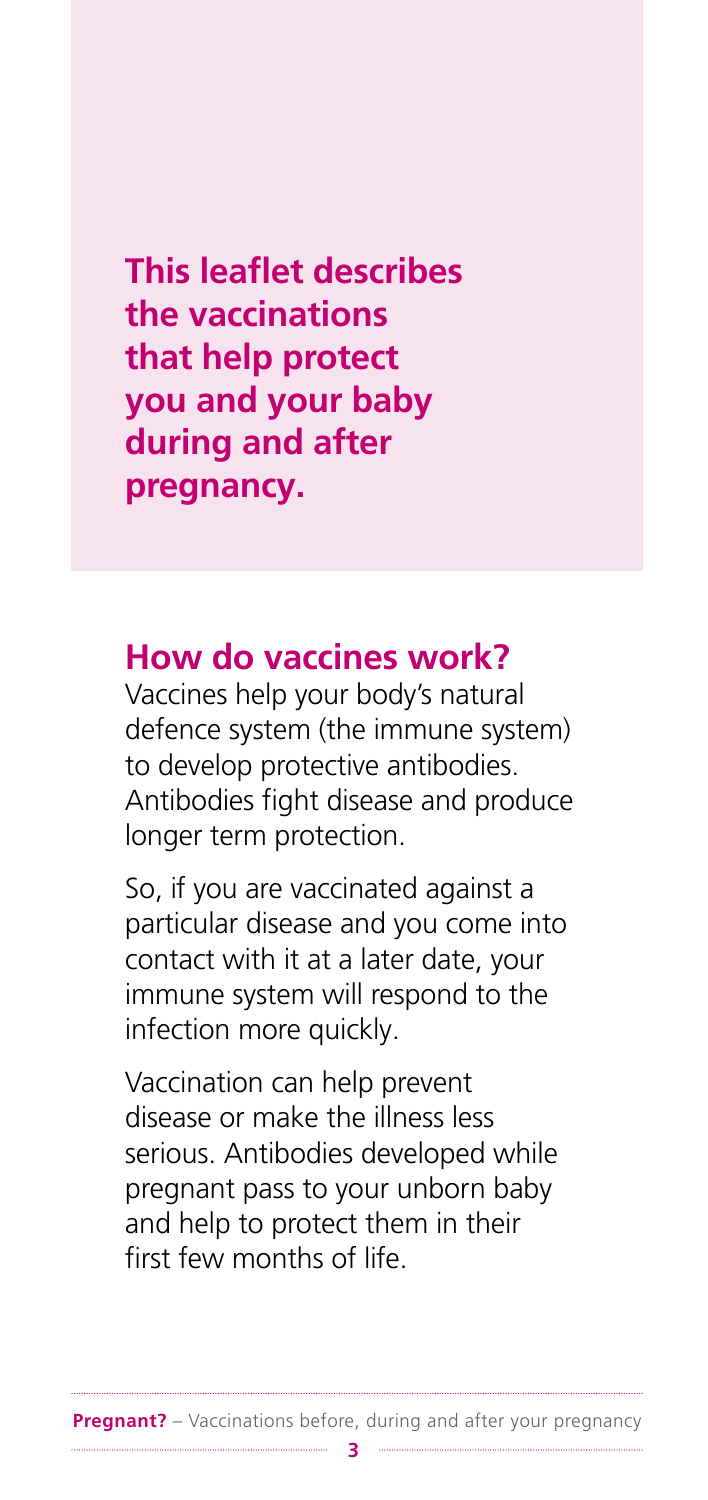# Vaccination during pregnancy

### **Infuenza (Flu)**

#### **What is Flu?**

Flu is a highly infectious disease with symptoms such as fever, chills, aches and pains in the joints and muscles, headaches and extreme tiredness. Flu is usually worse than a bad cold and you may need to spend a few days in bed recovering. Although serious infections are less common in healthy adults, they can sometimes lead to hospitalisation, permanent disability and even death.

#### **Why is fu more serious in pregnancy?**

This is because of the normal changes that take place during pregnancy. Your immune system is naturally weakened to ensure that your pregnancy is successful, but you may be less able to fight off infections. As your baby grows, you can't breathe as deeply, increasing the risk of infections such as pneumonia. Together, these changes can increase the risk for pregnant women, especially during late pregnancy and if there are other risk factors such as diabetes.

#### **A pregnant woman who catches (A)** A pregnant woman who catches flu is more likely to need admission **to hospital than a woman who isn't**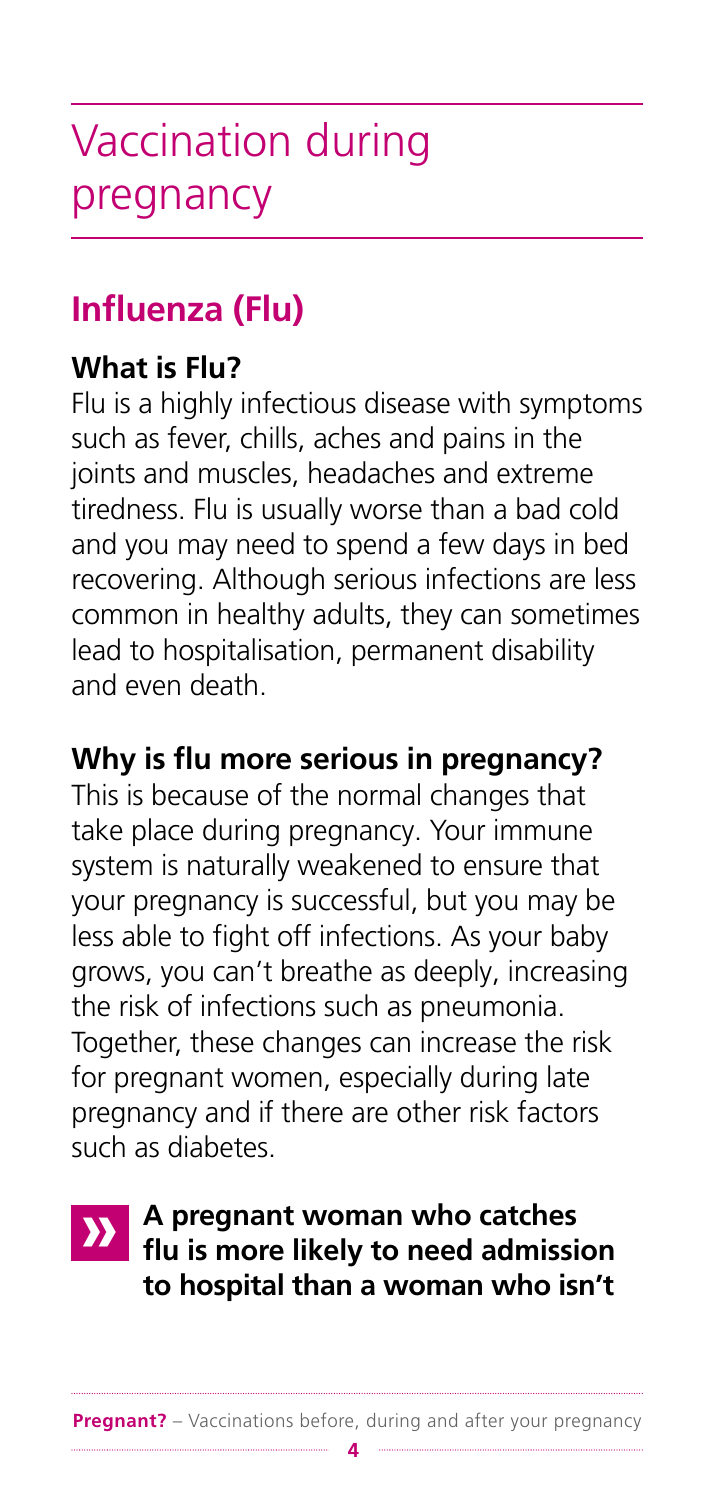#### **pregnant.**

Having the fu vaccination means that you are less likely to get ill with fu, and it reduces the risk of you having serious complications such as pneumonia. For these reasons, all pregnant women are recommended to have the flu vaccine.

#### **What is the risk for my baby from fu?**

Flu can be serious for unborn and new-born babies and can lead to premature birth, low birth weight, stillbirth or even death in the first weeks of life.

#### **What does vaccination involve?**

The flu vaccination is an injection into the arm. It is usually available from the end of September and is free for pregnant women. It is safe to have at any time in pregnancy and takes around 14 days to provide protection following vaccination.

**5**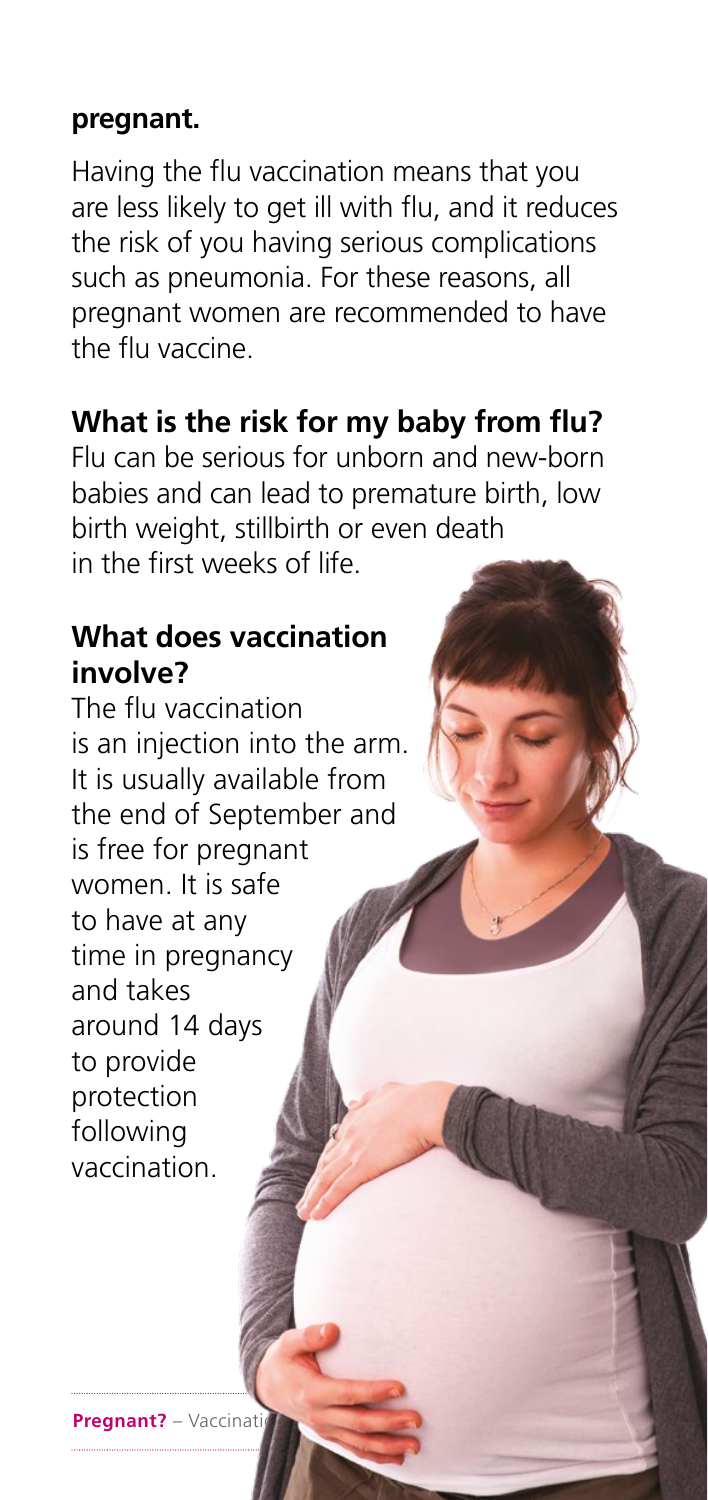The side effects of the fu vaccine are mild compared to the disease itself and are seen in all people, not just pregnant women. Soreness and redness at the injection site are most common. You may also get a headache, muscle aches, fever or tiredness; these usually last for a day or two after the vaccination as it starts to work.

You will need a flu vaccination every time you are pregnant during any flu season.

#### **What are the benefits for my baby?**

By having the vaccination, you reduce the chance of getting fu during your pregnancy and so the risk of complications from flu is reduced. Your baby will also develop some immunity to flu as antibodies are passed from you to your baby though the placenta. This will provide some protection during the first few months of life. As you will continue to be protected throughout the flu season, you are less likely to catch flu and pass it on to your new baby.

#### **Is the fu vaccination safe to have during pregnancy?**

The flu vaccines offered to pregnant women contain only killed (inactivated) flu viruses and cannot cause fu. Since 2009, a number of countries have offered the fu vaccine routinely to all pregnant women. Studies show that inactivated flu vaccines can be safely and effectively administered during all stages of pregnancy for both mother and baby.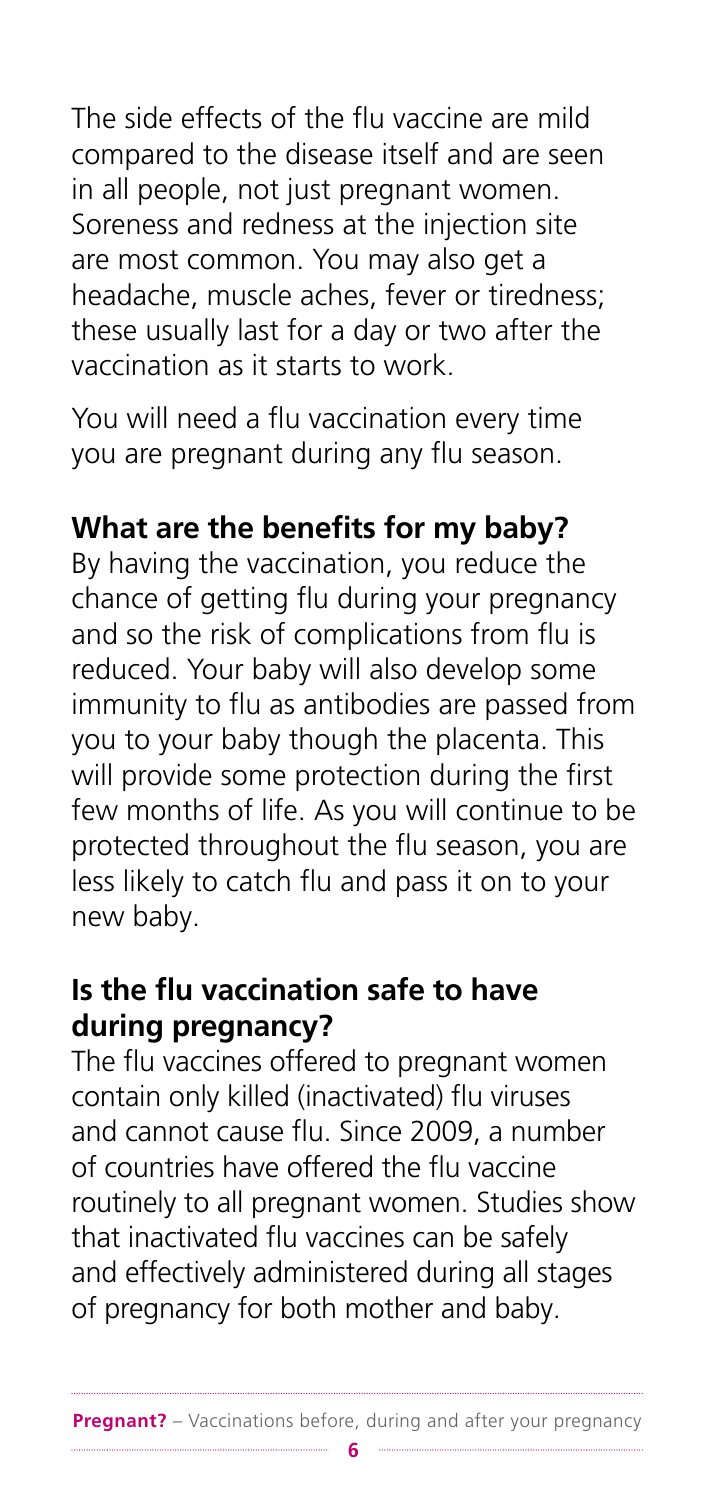#### **What should I do if I think I have caught fu?**

Contact your GP urgently and mention that you are pregnant. There is a medicine that you can take that can help relieve some of the symptoms, but you need to take it as soon as possible after symptoms start for it to work. The best way of protecting yourself and your baby against flu is to have the vaccine before the start of the flu season, usually around September, but you can still have the vaccine at any time during the winter season.

**Flu can be a serious infection for b)** Flu can be a serious infection for pregnant women and their babies. **Pregnant women should have a free fu vaccine during each pregnancy. It can be given at any stage of pregnancy and as early as possible in the fu season.**

## **Whooping cough (Pertussis)**

#### **What is whooping cough?**

Whooping cough is a highly infectious disease that can be very serious for babies under 1 year of age. Most young babies with whooping cough will be admitted to hospital.

Whooping cough can cause long bursts of coughing and choking making it hard to breathe. The 'whoop' noise is caused by gasping for breath after each burst of coughing. Young babies don't always make this sound so it can be difficult to recognise.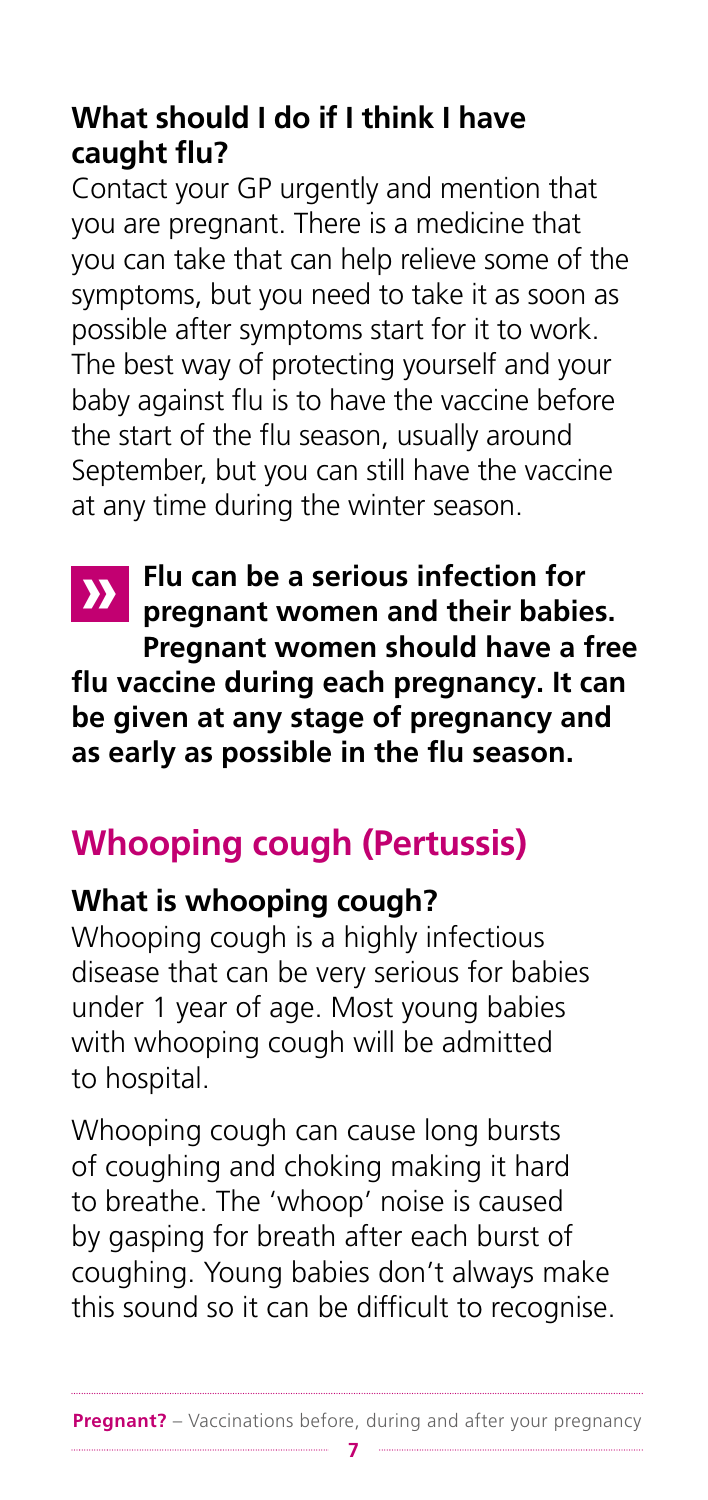Whooping cough commonly lasts for around 2 to 3 months. For young babies it can lead to pneumonia and permanent brain damage. In the worst cases, it can cause death.

Around 300 babies are admitted to hospital every year with whooping cough. Other complications of the infection include:

- temporary pauses in breathing as a result of severe difficulty with breathing
- weight loss due to excessive vomiting
- seizures or brain damage
- encephalitis (swelling of the brain)

#### **Why do I need the whooping cough vaccine?**

In 2012 there was an increase in the number of people getting whooping cough in the UK, 400 of these were babies under 3 months of age and of these 14 babies died.

To help prevent more deaths, a whooping cough vaccination programme for pregnant women started during 2012. You will be offered the whooping cough vaccine by your GP or maternity services from your 16<sup>th</sup> week of pregnancy. Your body will produce

**Pregnant?** – Vaccinations before, during and after your pregnancy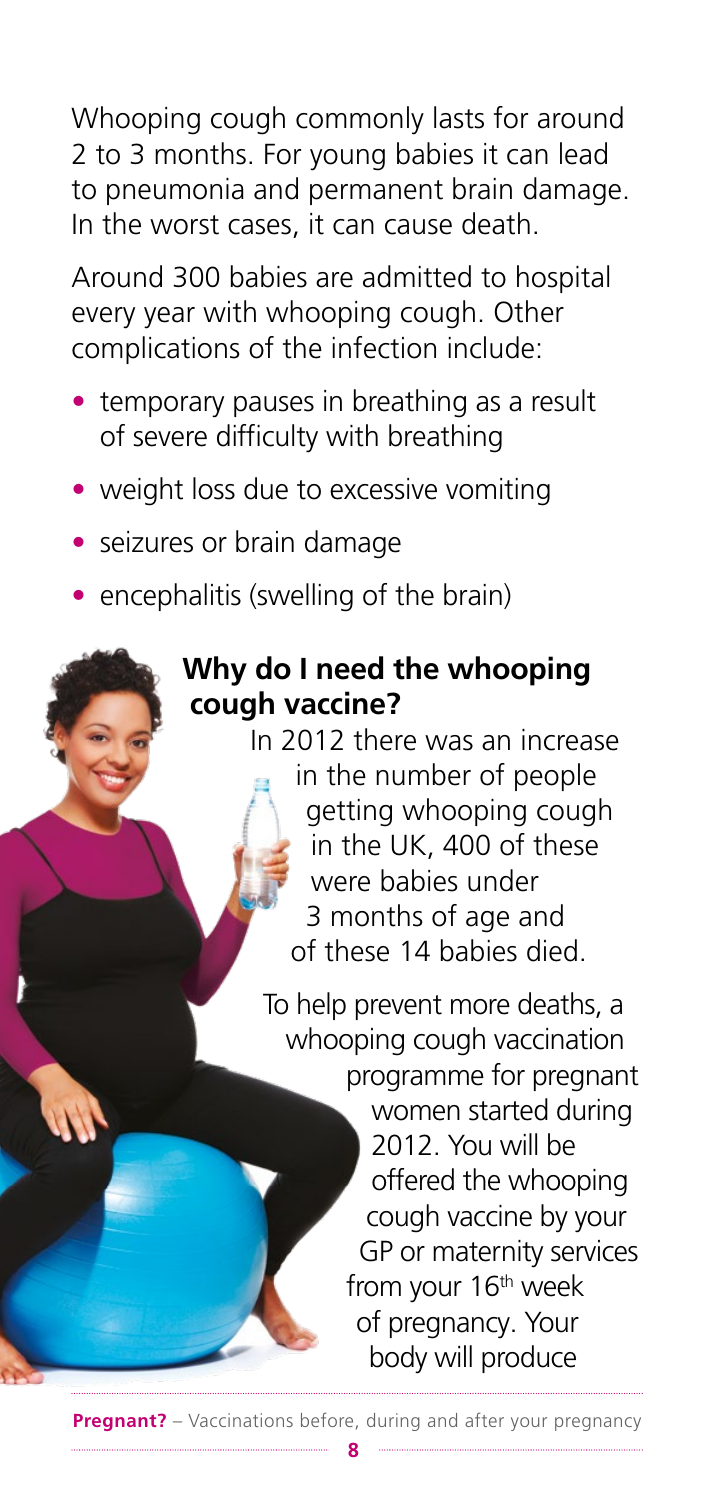antibodies to whooping cough which are passed through the placenta to your baby. Your baby then has some protection against whooping cough when it is born. This protection will wear off and your baby should have their whooping cough vaccine at 8 weeks of age.

#### **When should I get vaccinated?**

The best time to get vaccinated to protect your baby is from the 16th week of your pregnancy or soon after your mid-pregnancy scan which is usually between 18 and 20 weeks. If you miss the recommended time you can have the vaccine any time in your pregnancy but the best time to have it is between 16 and 32 weeks. You can still have the vaccine in late pregnancy but it may not be as effective. The vaccine is a single injection in your arm.

Because protection from whooping cough vaccine wears off over time, you should have the vaccine even if you had it when you were younger or if you have had whooping cough. You should also have it again, if you had it in a previous pregnancy, as vaccination is needed in each pregnancy.

The whooping cough vaccine can be given at the same time as the fu vaccine but do not wait until the winter season to have them together. Your baby will get the best protection if you have the vaccine from the 16<sup>th</sup> week of your pregnancy.

If you haven't heard from your GP surgery or midwife, then make an appointment to have the vaccination at your earliest opportunity.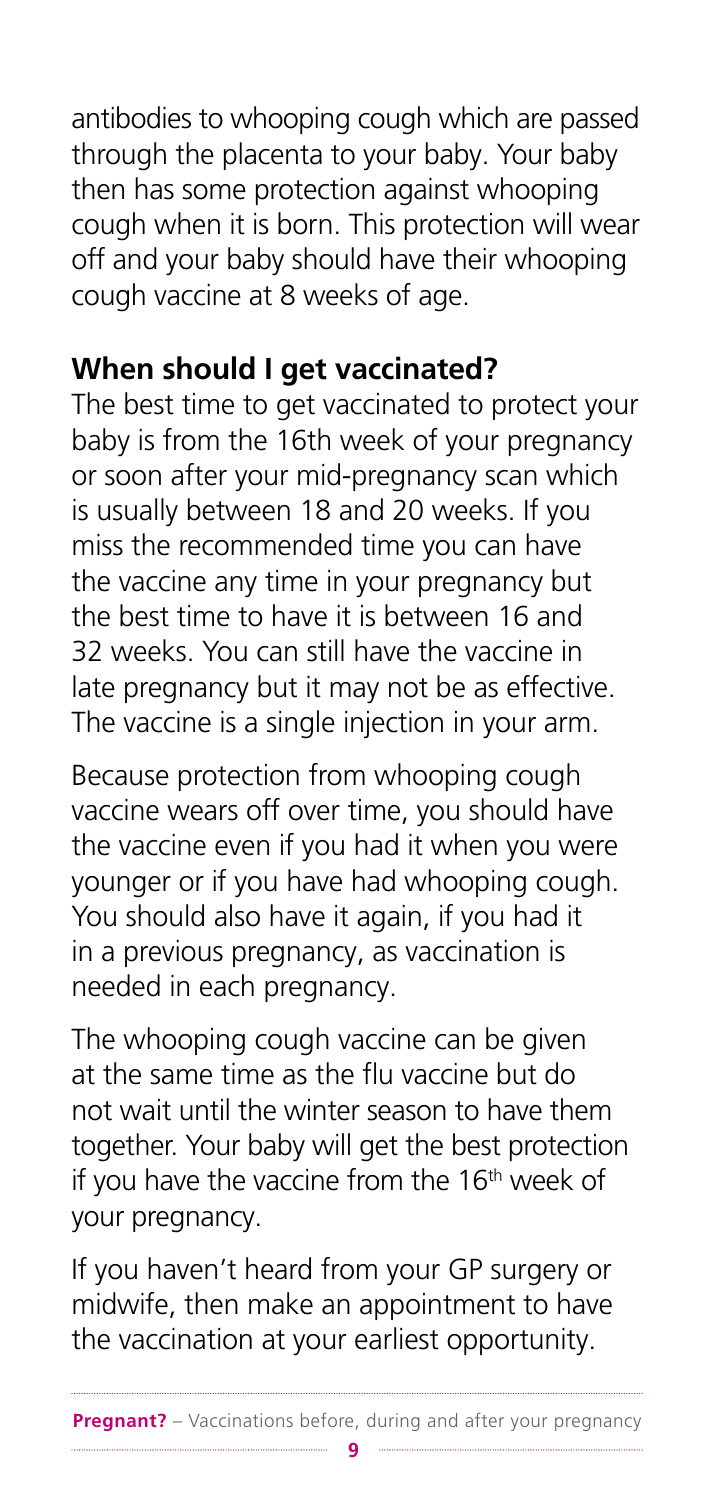#### **I thought babies were given the whooping cough vaccine?**

In the UK, babies are given the whooping cough vaccine at 8, 12 and 16 weeks of age. They are not given their whooping cough vaccines earlier than 8 weeks as they may not respond as well. Babies need 3 doses of the vaccine to build up full protection.

#### **You can help to protect your >>** You can help to protect yo new-born baby by having **the whooping cough vaccine soon after the 16th week of your pregnancy.**

#### **What are the benefits for my baby?**

The only way to protect your baby from getting whooping cough in the first 2 months of life is by having the whooping cough vaccine yourself. The protection that you will get from the vaccine passes to your baby through the placenta and protects your baby from whooping cough until they are old enough to have their own vaccine.

Studies have shown that the vaccine is very effective in preventing whooping cough in new-born babies.

The protection that you will get from the vaccination also means that you are less likely to catch whooping cough and pass it on to your baby.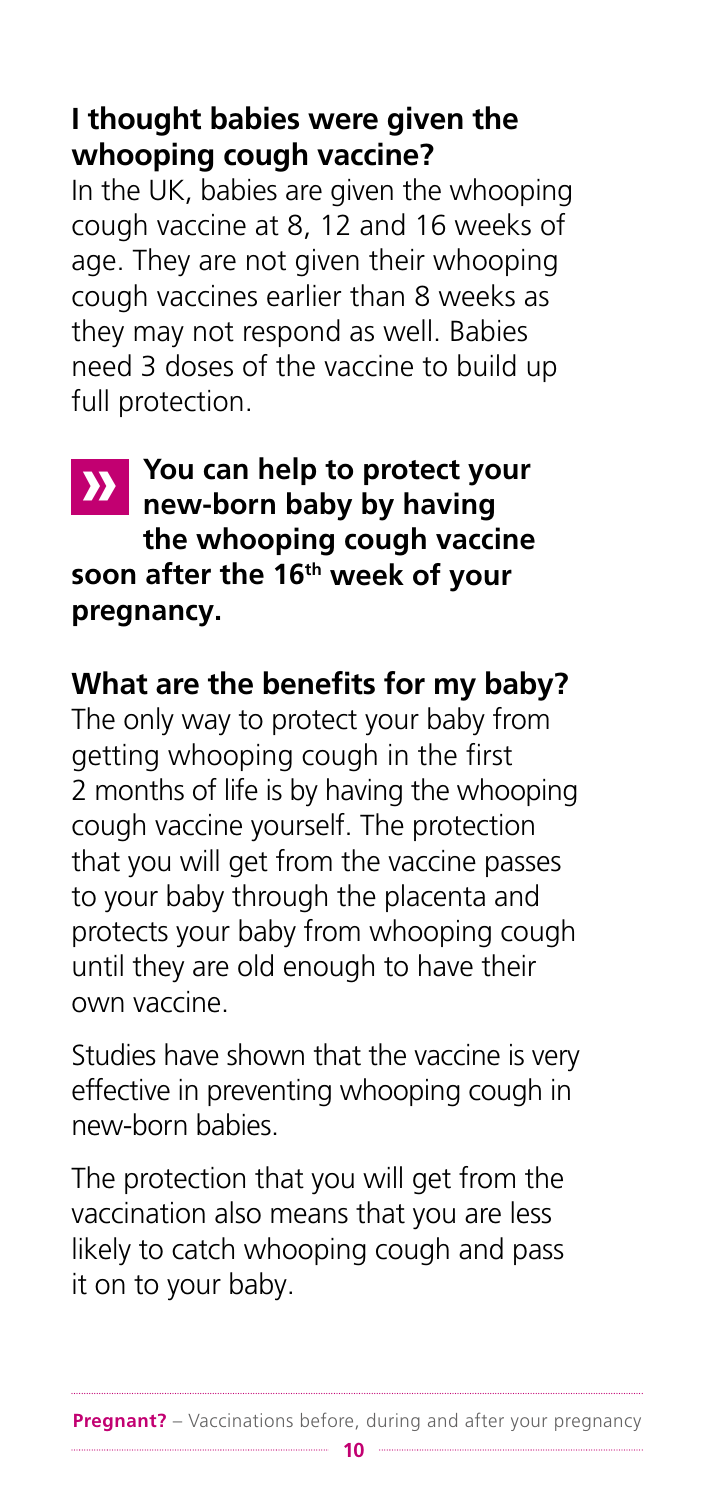#### **Is the whooping cough vaccine safe to have during pregnancy?**

Studies have shown the whooping cough vaccine is very safe for you and your baby. You may have some of the common mild side effects. These include: swelling, redness and tenderness at the injection site.

As there is no single whooping cough vaccine available, the vaccine also contains protection against tetanus, polio and diphtheria. All of these parts of the vaccine are killed (inactivated) and can be safely given in pregnancy.

It is much safer for you and your baby to have the vaccine than to risk your new-born catching whooping cough.

**Whooping cough can be a very serious illness for young babies. You can help to protect your baby by having the vaccine from the 16th week of your pregnancy. »**

**Remember, even if you've had whooping cough vaccine while pregnant, the protection that this will give to your baby will wear off so it is important that your baby has their own vaccines at 8, 12 and 16 weeks of age.** 

**Pregnant?** – Vaccinations before, during and after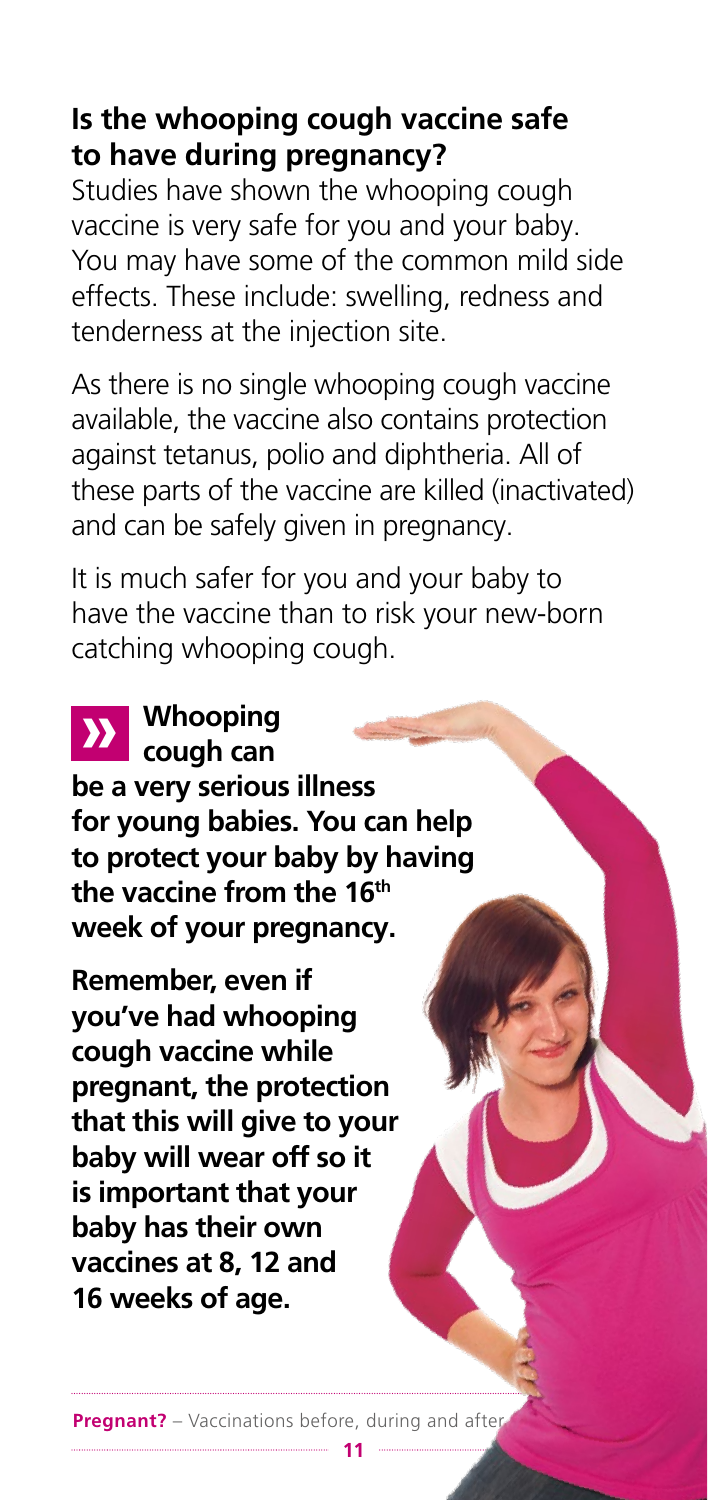## Vaccination before or after pregnancy

If you are planning to become pregnant you should make sure you are up to date with all vaccinations.

#### **Rubella (German measles)**

Catching rubella during pregnancy can be very serious for your baby, causing a condition called congenital rubella syndrome (CRS). CRS can lead to deafness, blindness, cataracts (eye problems) or even heart problems. It can also result in the death of the baby or the possibility of a termination.

You will be protected from rubella if you have previously had the infection or if you have ever had 2 doses of a rubella-containing vaccine (eg rubella, measles-rubella or measles-mumps-rubella in school, as a child, or at your GP surgery). If you are not sure whether you have had rubella infection or the vaccine, you can check with your GP surgery.

Ideally you should have had 2 doses of a rubella containing vaccine before you became pregnant. If you have not, then measles, mumps and rubella vaccine (MMR) can be given up to 1 month before pregnancy. MMR is a live (weakened) vaccine so is not given during pregnancy. Although there is no evidence that having the MMR vaccine during pregnancy causes harm to babies, it is recommended that you wait to have it until after your baby is born.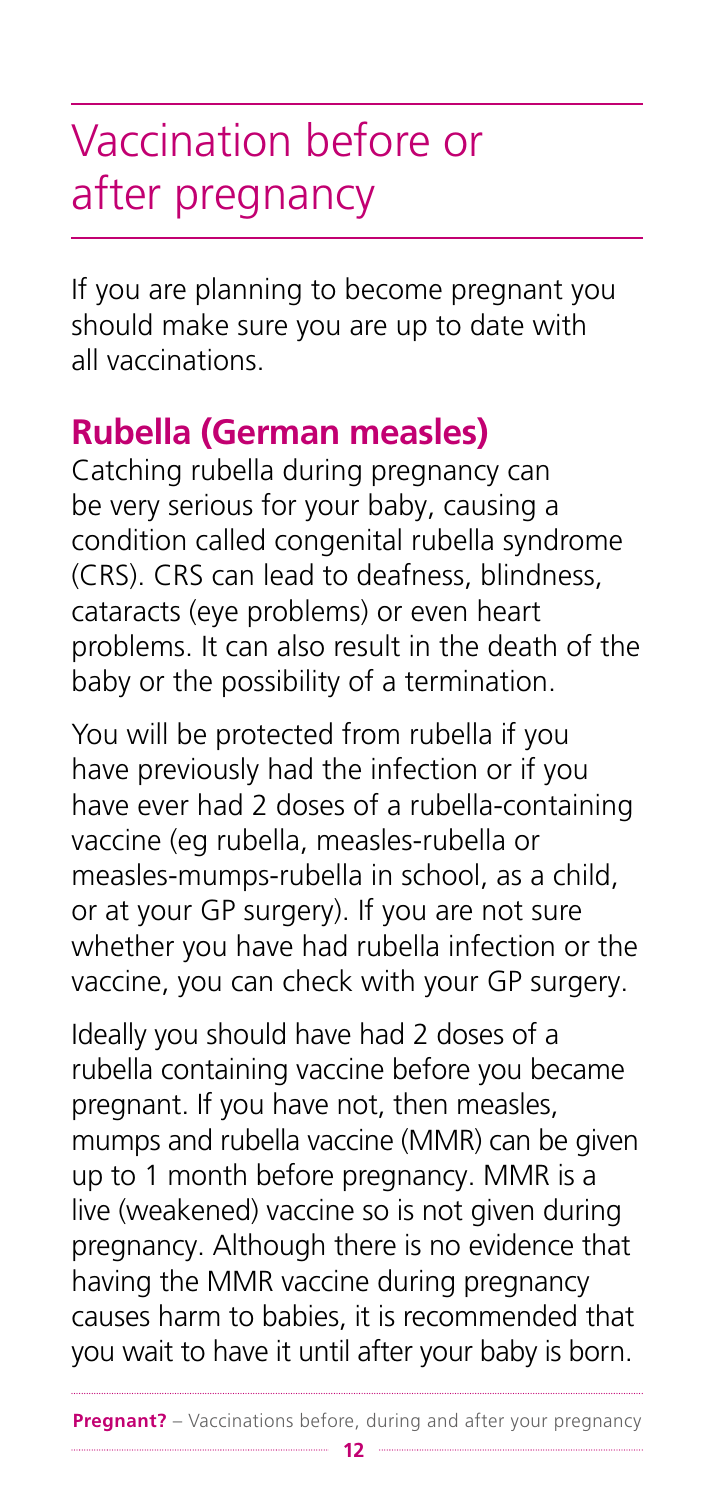#### **Why do I need the MMR vaccination after pregnancy?**

This will protect you and your baby in any future pregnancy and give you longer term protection against measles, mumps and rubella. You will need 2 doses of the vaccine if you haven't had it before. Your practice nurse will give the first vaccine at the same time as your post-natal check and will give the second dose a month later. You should avoid becoming pregnant for 1 month after the vaccinations, so you need to have a reliable method of contraception.

If you are not sure if you have had MMR vaccination, you can check with your GP surgery at your post-natal check.

#### **Can I breastfeed my baby following vaccination?**

Yes, it is safe to breastfeed your baby after you have had MMR, flu and whooping cough vaccinations. In fact, if you have the whooping cough vaccine while you are pregnant, your breastmilk will have protective antibodies in it so you can continue to share your protection with your baby by breastfeeding.

## **Rash in pregnancy**

#### **What should I do if I come in contact with someone with a rash, or if I have a rash?**

You must let your midwife, GP or obstetrician know immediately if you have a rash illness or have any contact with another person with a rash at any time during your pregnancy.

**Pregnant?** – Vaccinations before, during and after your pregnancy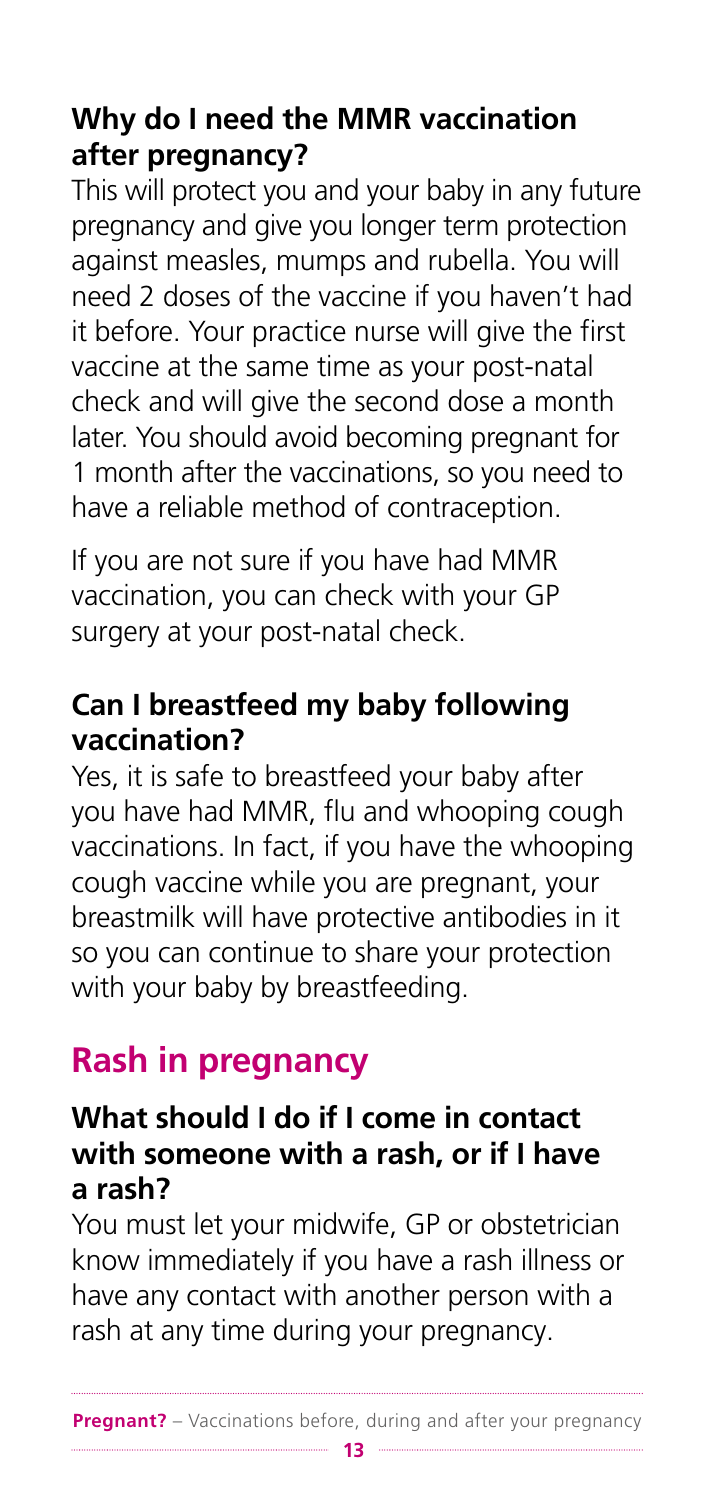Please avoid any antenatal clinic, maternity setting or other pregnant women until you have been assessed.

Any illness where you have a fever and a rash may be due to you having an infectious disease which could harm your unborn baby. You may be offered tests to find out if you have been infected. The health professional that assesses you will need to know:

- how many weeks pregnant you are
- when the contact with someone with a rash illness was
- the date that you first developed or had contact with someone with a rash
- a description of the rash (is it a raised, bumpy rash or is it blisters filled with fluid?)
- what infections you have had in the past eg chicken pox, measles
- what vaccinations you have previously had

**If you come into contact with Someone into contact with someone with a rash or if you develop a rash while you are pregnant, get advice from your GP or midwife as soon as you can.**

**If you delay reporting a rash illness it may not be possible to give you an accurate diagnosis or any recommended treatment.**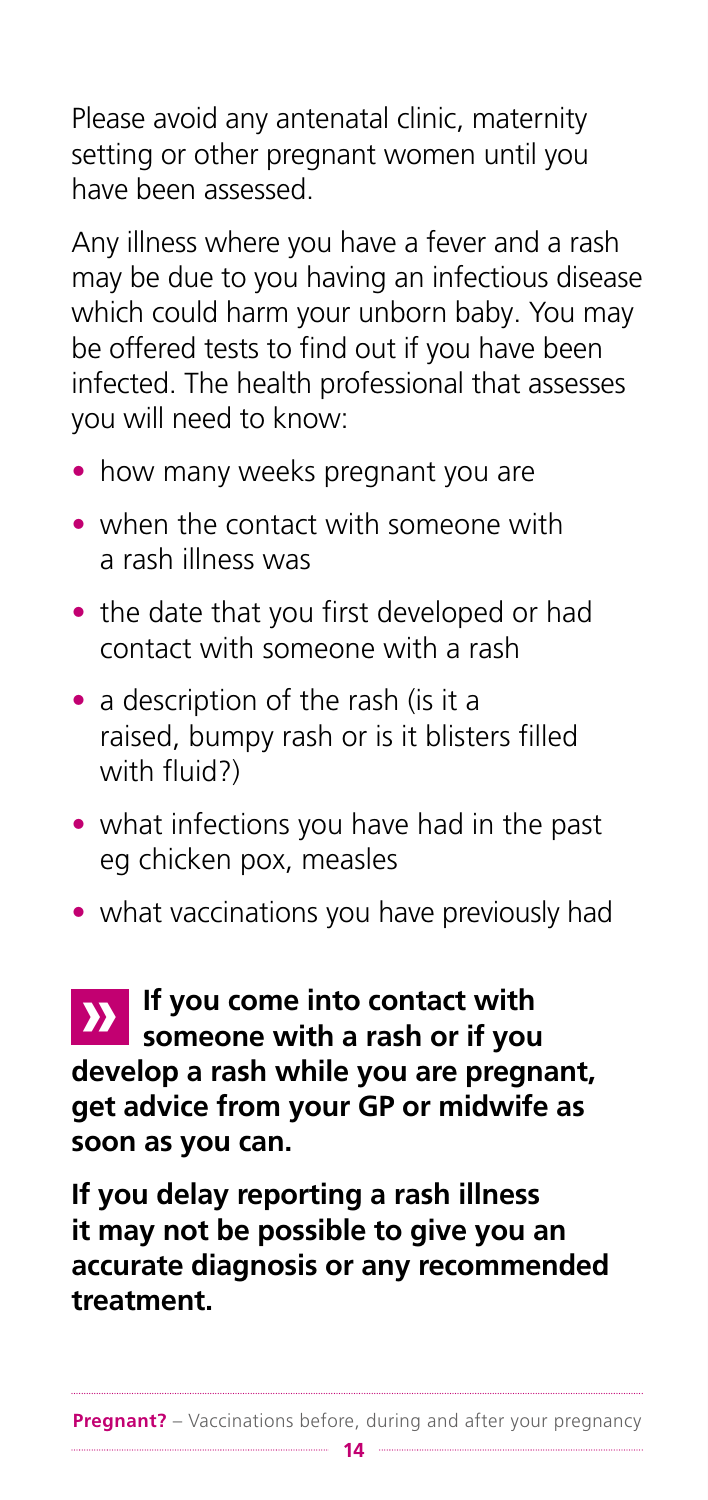#### Other vaccines to discuss with your midwife

#### **Hepatitis B**

At birth, babies born to mothers who have the hepatitis B infection should have hepatitis B vaccine as soon as they are born. Arrangements should be made with your GP surgery for your baby to have further doses of vaccine and a blood test when he or she is 1 year old to test for infection.

#### **BCG**

Babies born to a parent (or who have a grandparent) from a country where TB is common, should have BCG vaccine to protect them from TB.

**X** Having the recommended vaccinations during pregnal **vaccinations during pregnancy (and after your baby is born) is one of the most effective things that you can do to reduce the risk of vaccine preventable infections for you and your baby.** 

**Ensuring your baby gets vaccinated at 8, 12 and 16 weeks means that this protection will continue during their most vulnerable years.** 

#### **Links to further information**

[www.nhs.uk/Conditions/vaccinations/Pages/](http://www.nhs.uk/Conditions/vaccinations/Pages/vaccination-schedule-age-checklist.aspx) [vaccination-schedule-age-checklist.aspx](http://www.nhs.uk/Conditions/vaccinations/Pages/vaccination-schedule-age-checklist.aspx) [www.gov.uk/government/collections/immunisation](https://www.gov.uk/government/collections/immunisation) [www.gov.uk/government/collections/immunisation](https://www.gov.uk/government/collections/immunisation-against-infectious-disease-the-green-book)[against-infectious-disease-the-green-book](https://www.gov.uk/government/collections/immunisation-against-infectious-disease-the-green-book) [www.medicines.org.uk/emc/](https://www.medicines.org.uk/emc/)